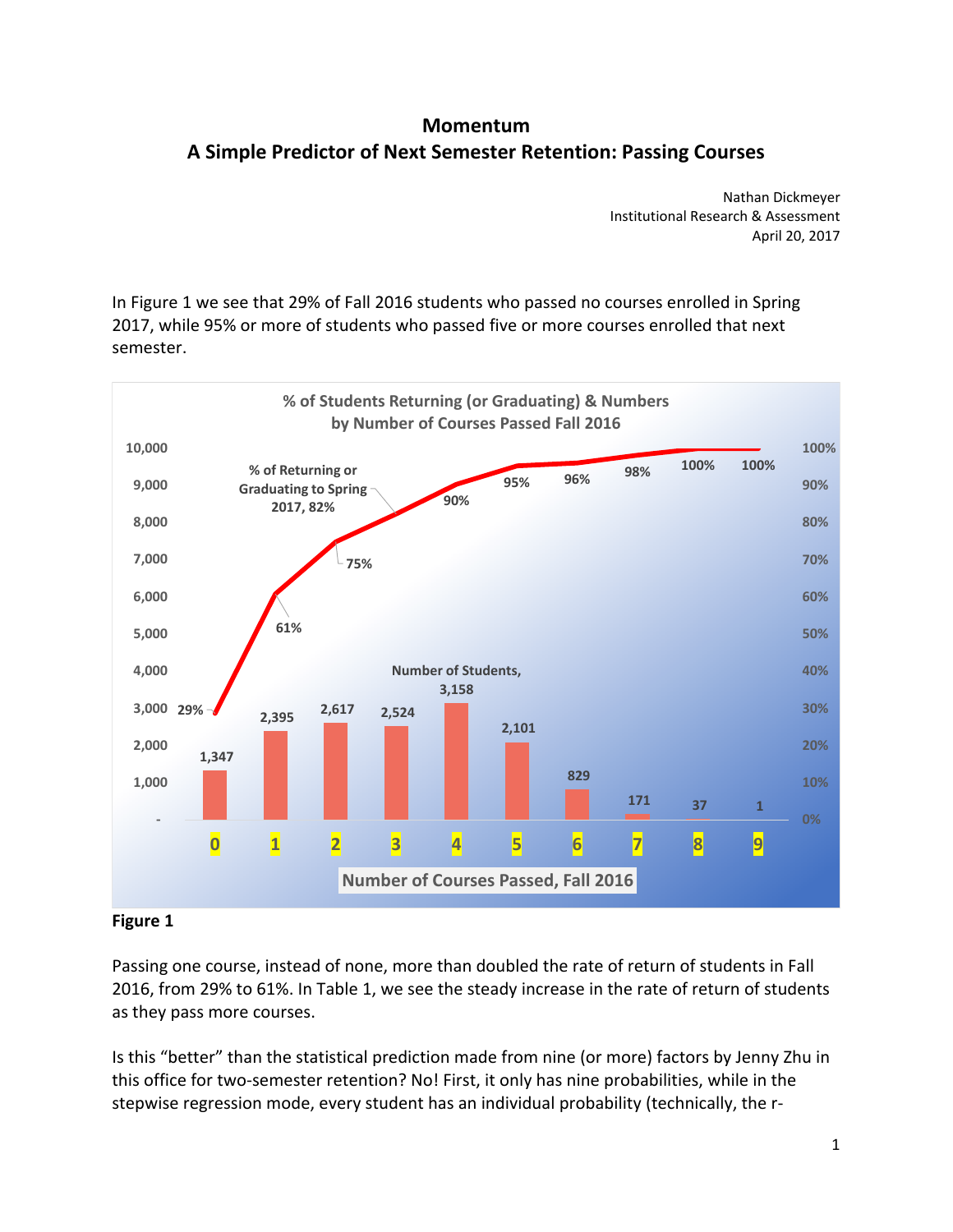squared is much higher with Jenny's). Second, Jenny's predicts an outcome nearly two semesters in advance, while this one predicts barely before the start of the next semester.

 From Table 1 we can see that if we predicted that all students who passed no courses *would not* return, we would be right 960 times and wrong 387 times. If we predicted that all students who passed only one course *would not* return, we would be right 937 times and wrong 1,458 times. If we predicted that all students passing five course *would* return, we would be right 2,003 times and wrong only 98 (not bad, actually).

| <b>Courses</b>     | % of Returning |                  | <b>Number</b>   | <b>Number</b> |
|--------------------|----------------|------------------|-----------------|---------------|
| <b>Passed Fall</b> | or Graduating  | <b>Number of</b> | Return or       | Non-          |
| 2016               | to Spring 2017 | <b>Students</b>  | <b>Graduate</b> | <b>Return</b> |
| O                  | 28.7%          | 1,347            | 387             | 960           |
| 1                  | 60.9%          | 2,395            | 1,458           | 937           |
| $\overline{2}$     | 74.9%          | 2,617            | 1,961           | 656           |
| 3                  | 82.4%          | 2,524            | 2,080           | 444           |
| 4                  | 90.4%          | 3,158            | 2,855           | 303           |
| 5                  | 95.3%          | 2,101            | 2,003           | 98            |
| 6                  | 96.1%          | 829              | 797             | 32            |
| 7                  | 98.2%          | 171              | 168             | 3             |
| 8                  | 100.0%         | 37               | 37              |               |
| ٩                  | 100.0%         | 1                | 1               |               |

## **Table 1**

 A second question we might ask is whether the number of courses attempted makes a difference. This answer seems to be no, not much. The rows in top part of Table 2 are the number of courses passed, while the columns are the number of courses attempted. Neglecting the gray areas, which in the bottom part of the table you can see have fewer than 100 students in each category, only the number of courses passed makes a strong difference. That is, the difference between passing one out of one course and one out of four courses is only six percentage points (66% to 61% return/grad rate), while the difference between passing none out of four and one out of four is 35 percentage points (61% to 26% return/grad rate).

 We have noted that a good GPA and full‐time attendance is necessary for momentum. A student can't pass five or more courses without both of them.

 Passing courses does not "cause" students to persist. Passing courses is merely an indicator of the investment students are putting into their LaGuardia degree. Indeed, over 400 students passed four or more courses and did not return. Many of them transferred, but for some, momentum could not overcome life's challenges.